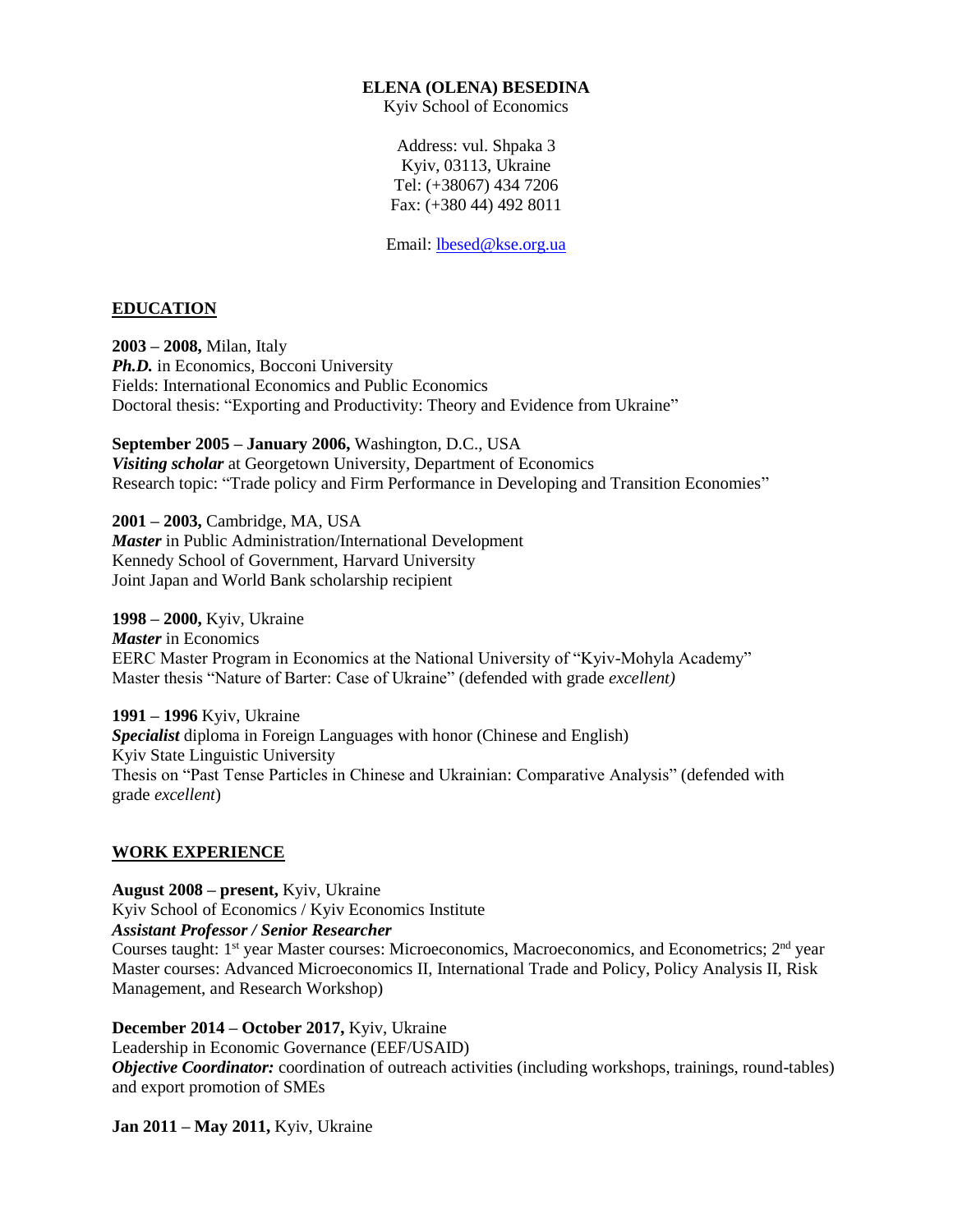Public Policy Analysis Course for interns at the Ukrainian parliament *Coordinator and primary lecturer*

#### **February 2005 – July 2008,** Milan, Italy

Bocconi University *Teaching assistant:* Political Economics II (Ph.D.), Personnel Economics (Graduate), Economics of European Integration (Graduate), Microeconomics (Undergraduate)

#### **September 2006 – December 2007,** Milan, Italy

Fondazione ENI Enrico Mattei, *Researcher:* firm-level econometric analysis within MICRO-DYN project (The competitiveness of firms, regions and industries in the knowledge-based economy)

#### **April 2005 – June 2005,** Milan, Italy

Innocenzo Gasparini Institute for Economic Research, Bocconi University *Research assistant* to Prof. Guido Tabellini

# **September 2002 – May 2003,** Cambridge, MA, USA

Kennedy School of Government, Harvard University *Teaching assistant* (Jan – May 2003), Macroeconomic policy *Course assistant* (Sept - Dec 2002), Macroeconomics

## **June – August 2002,** Pristina, Kosovo

United Nations Interim Administration Mission in Kosovo, Central Fiscal Authority, Macroeconomic Unit

#### *Summer intern*

Trade facilitation project jointly with Kosovo Business Support (KBS), USAID funded project: creation of foreign trade database, foreign trade administration (taxation, procedures, etc.)

#### **January – July 2001,** Kyiv, Ukraine

Center for Social and Economic Analysis (CASE) *Economist* 

- Quarterly Ukrainian Economic Outlook ("Foreign trade" and "Balance of Payment")
- Economic monitoring (joint with Ministry of Economy)
- Macroeconomic modeling

#### **July 2000 – December 2000,** Kyiv, Ukraine

Harvard University Ukrainian Project (former Ukraine Macroeconomic Reform Project) *Consultant* 

*Areas of work:* demonetization (barter, arrears), tax system, foreign trade *Responsibilities:* statistical analysis; data collection, quarterly monitoring of basic macroeconomic indicators, writing analytic notes on selected economic issues

#### **September 1998 – June 2000,** Kyiv, Ukraine

## Ukraine Macroeconomic Reform Project, Harvard Institute for International Development *Intern-consultant*

*Areas of work:* barter, privatization *Responsibilities:* database maintenance, statistical analysis; data collection

#### **September 1996 – August 1998,** Kyiv, Ukraine

Ukraine Macroeconomic Reform Project, Harvard Institute for International Development *Translator/interpreter* 

• translated/interpreted from/to Ukrainian, Russian, English, Polish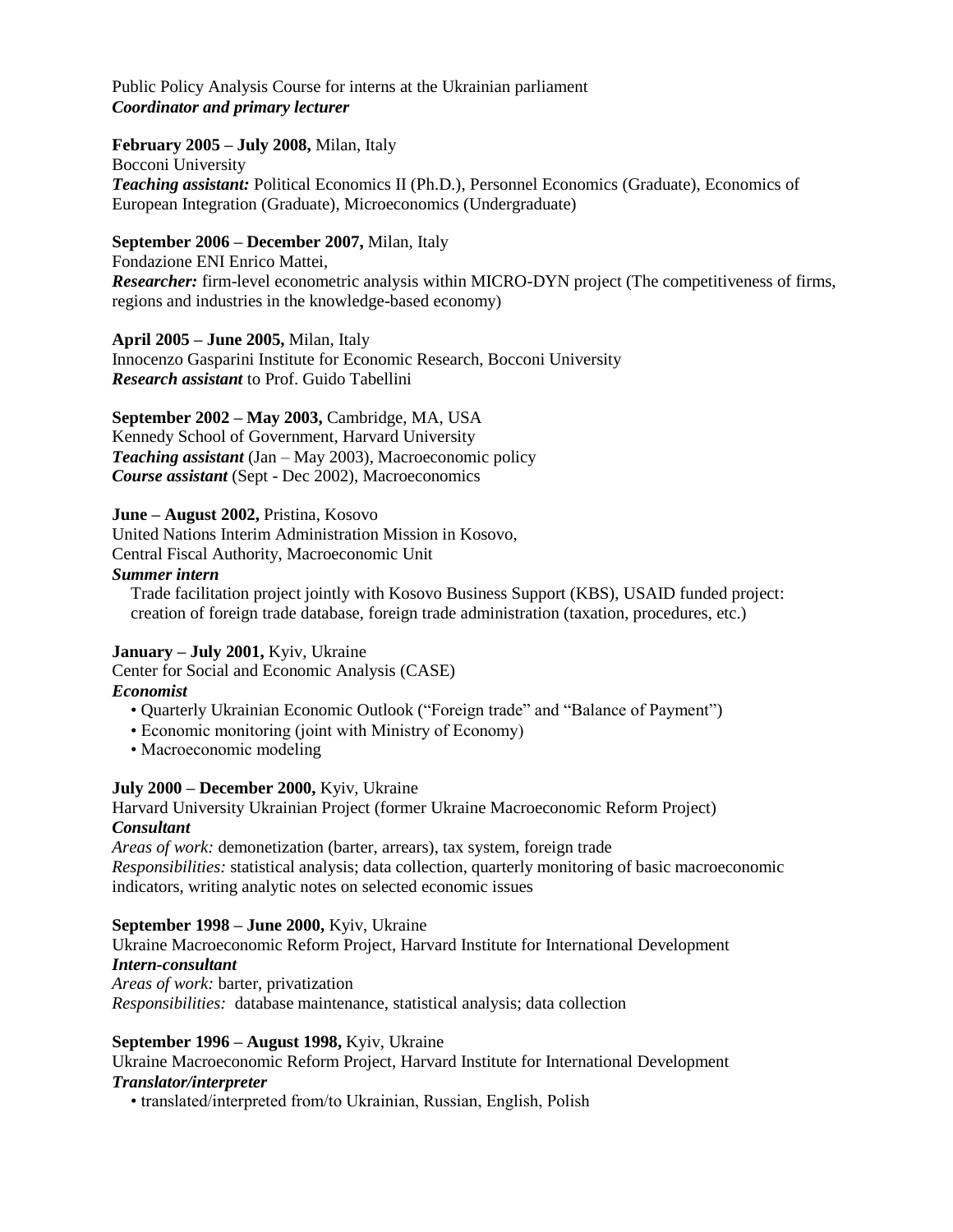## **PROFESSIONAL MEMBERSHIPS**

Member of Editorial Committee, *Baltic Journal of Economics* (since March 2019)

# **WORKING PAPERS AND PUBLICATIONS**

- "Going beyond the first child: analysis of Russian mothers' desired and actual fertility Patterns" (joint with V. Levin and T. Aritomi), Policy Research Working Paper Series 7643, The World Bank
- "Technical barriers to trade and SPS measures and exports dynamics", NUPI Working paper 842
- *"*Beggar Thy Neighbor? Application of SPS measures by the Russian Federation and Case Study: The Impact of the Russian Import Ban on Ukrainian Confectionary Producers" (with Tom Coupe)*.*  NUPI Working Paper: 840.
- "The Political Economy of Labor Reform in Ukraine: Does Accountability Matter?", Final report for the project
- "Exporting, Productivity and Government Interventions: Is There a Link?", KSE/KEI Discussion paper #28
- "Exploring International Trade from Below: A Survey of Firm Heterogeneity and Productivity Dynamics", Micro-Dyn Working paper No 01/07.
- "Transactions in Transition: To Barter or Not To Barter?" (with Janusz Szyrmer) in *Ukraine: Monetizing a Transition Economy*, edited by Janusz M. Szyrmer, Kyiv: Alterpres, 2001

# **POLICY PROJECTS AND CONSULTANCY**

*Supporting Transparent Land Governance in Ukraine (*WB and EU*),* July 2018 – February 2019 **Senior Analyst**: Monitoring and Evaluation, Cost-benefit analysis of interventions

*Improving Transparency and Effectiveness of Public Procurement in Ukraine through Cooperation with Civil Society (*EBRD/PTF*),* October 2016 – July 2018 **Training Program Director**: Procurement monitoring training for the CSOs

*Labor & Migration Analysis for Moldova* (World Bank), April – June 2016 **Short-term consultant**: Quantitative analysis of migration and labor outcomes in Moldova

*Land Reform* (World Bank), January – May 2015 **Short-term consultant**: Poverty and Social Impact Analysis of Land Reform in Lagos.

*Aging* (World Bank), April – June 2014

**Short-term consultant**: Quantitative analysis of household level data, production of a draft policy note on pro-natalist policies in Russia.

*Non-tariff barriers, food safety and international food trade* (NUPI/ Research Council of Norway), January 2013 – May 2015

**Researcher:** quantitative and qualitative analysis of the effect of the technical barriers to trade and sanitary and phytosanitry measures international trade

*Public-Private Partnership Development in Ukraine* (FHI360/USAID), October 2011 – July 2015 **Principal Investigator:** design and implementation of survey, evaluation and monitoring, stakeholder analysis in pilot projects

*Political Economy of Labour Reform in Transition Countries* (IZA/VW Foundation), Researcher, October 2008 – October 2012

**Researcher:** quantitative and qualitative analysis of the reforms in labour market in Ukraine from political economics perspective (in particular, using roll-call voting data from the Ukrainian Parliament)

*Macroeconomic Assessment of Ukraine* (BICEPS/Swedbank), September 2008 – January 2009